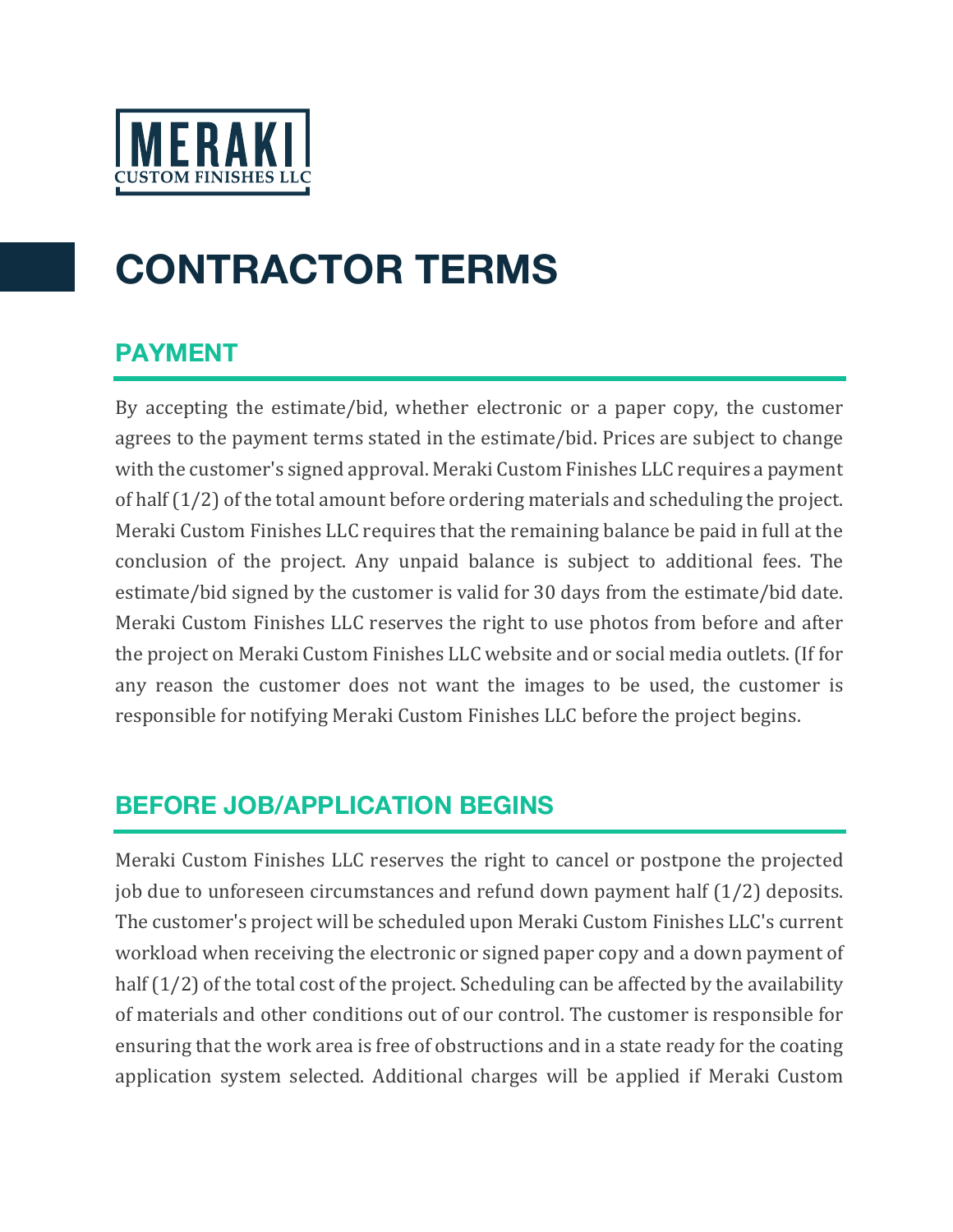Finishes LLC needs to clear the area to be worked on. The customer is responsible for providing unobstructed clean and transparent access to adequate lighting power and working water within the work area.

### **DURING JOB/APPLICATION PROCESS**

Unless Meraki Custom Finishes LLC specifies in the signed agreement, no allowances will be made to reinstate or caulk joints and cracks which exceed or require repair before the coating system is applied. No allowances can be made for any dewatering or effects caused by inclement weather/environmental conditions. Additional cleaning clearing or environmental conditions may result in delayed work from Meraki Custom Finishes LLC and may be subject to other costs. Meraki Custom Finishes LLC cannot be held responsible for delays caused by product/material suppliers. Materials for the project will be ordered when the bid/contract is signed electronically or in person. The amount of half  $(1/2)$  of the total project is received by Meraki Custom Finishes LLC. Meraki Custom Finishes LLC will not be held responsible for any debris, dust pollen, or debris settling in the coating while the drying process occurs. Meraki Custom Finishes LLC uses a dustless grinding and sanding process; however, airborne dust and materials may settle in certain situations. The customer's responsibility is to provide adequate protection to the area and keep their distance from the project area. At the same time, the coating system is being applied or in the drying process. Meraki Custom Finishes LLC will not be held responsible where damage is caused to the application site and coating due to neglect of the customer. The customer will cover any costs to repair the application area. The customer is responsible for isolating any gas or electrical fixtures before the said project starts and after completion. Meraki Custom Finishes LLC is not responsible for markings on surfaces caused by high-speed grinding equipment or tools.

## **POST JOB/APPLICATION**

Meraki Custom Finishes LLC will take every precaution to prevent irregularities or imperfections. However, the coating systems are handmade and slight irregularities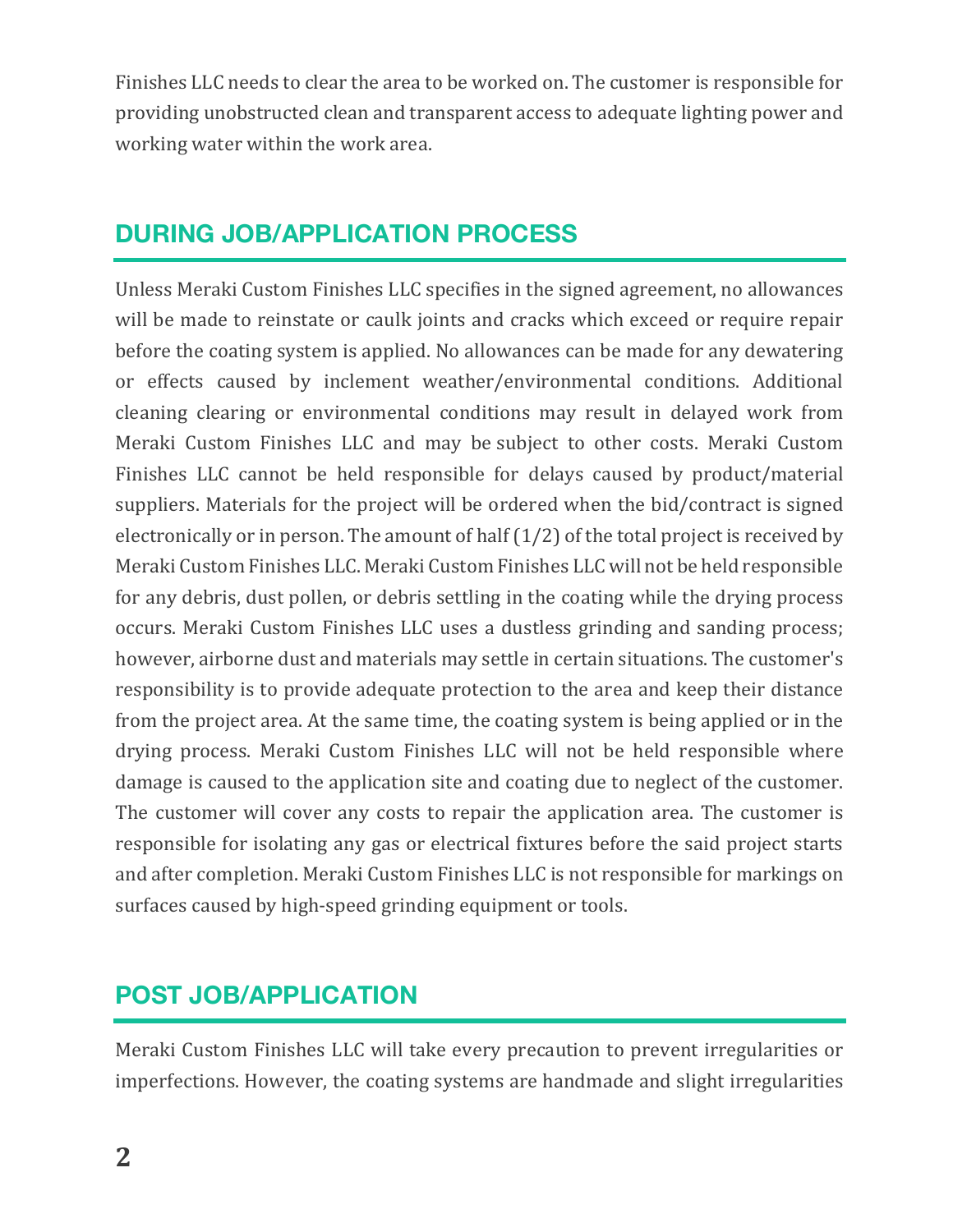can be expected. By signing electronically or in person the bid/contract, the customer is accepting that they understand these irregularities or imperfections can occur. Examples include and are not limited to roller marks reflective cracking or minor pinholes. Meraki Custom Finishes LLC uses application systems that require a minimum of 24 to 48 hours of completion before accepting foot traffic or countertop appliances. Most systems can take up to 7 days to achieve a complete chemical cure. Meraki Custom Finishes LLC is not liable for any defects caused by early use of the surface. Vehicular traffic, furniture, equipment storage, systems, and heavy appliances are not recommended on the application surface for up to 7 days. Meraki Custom Finishes LLC is not liable if the customer uses any water cleaning agents or similar, which may affect the appearance or performance of the system within 7 days of complete chemical cure. Some systems may yellow and chalk with exposure to UV rays (sunlight). Areas indoors that receive direct sunlight exposure for any intervals during the day may experience some discoloration if the customer has chosen a system without a UV-resistant sealer. Meraki Custom Finishes LLC will not be held responsible for any system discoloration.

#### **WARRANTY**

Meraki Custom Finishes LLC uses best trade practices and care to ensure adequate preparation, bonding, and installation of the application systems following the manufacturers' and suppliers' technical advice. Meraki Custom Finishes LLC agrees to repair defects in the floor or countertop application for one  $(1)$  year from the effective installation date caused by improper substrate preparation and workmanship in the installation process. With that stated, our warranty is void, and Meraki Custom Finishes LLC shall not be responsible for defects or if the system's failure is a result of any of the following. 1. Failure with the substrate due to concrete fracture. 2. Structural movement, including stress fractures. 3. Cracks or ruptures in the structural base. 4. Mechanical damage, including cleaning agent's highpressure washing abrasive agents or scrubbers. 5. Faulty structural design or defects to substrate. 6. Rising moisture to the substrate. 7. Oil or other contaminations. 8. Any